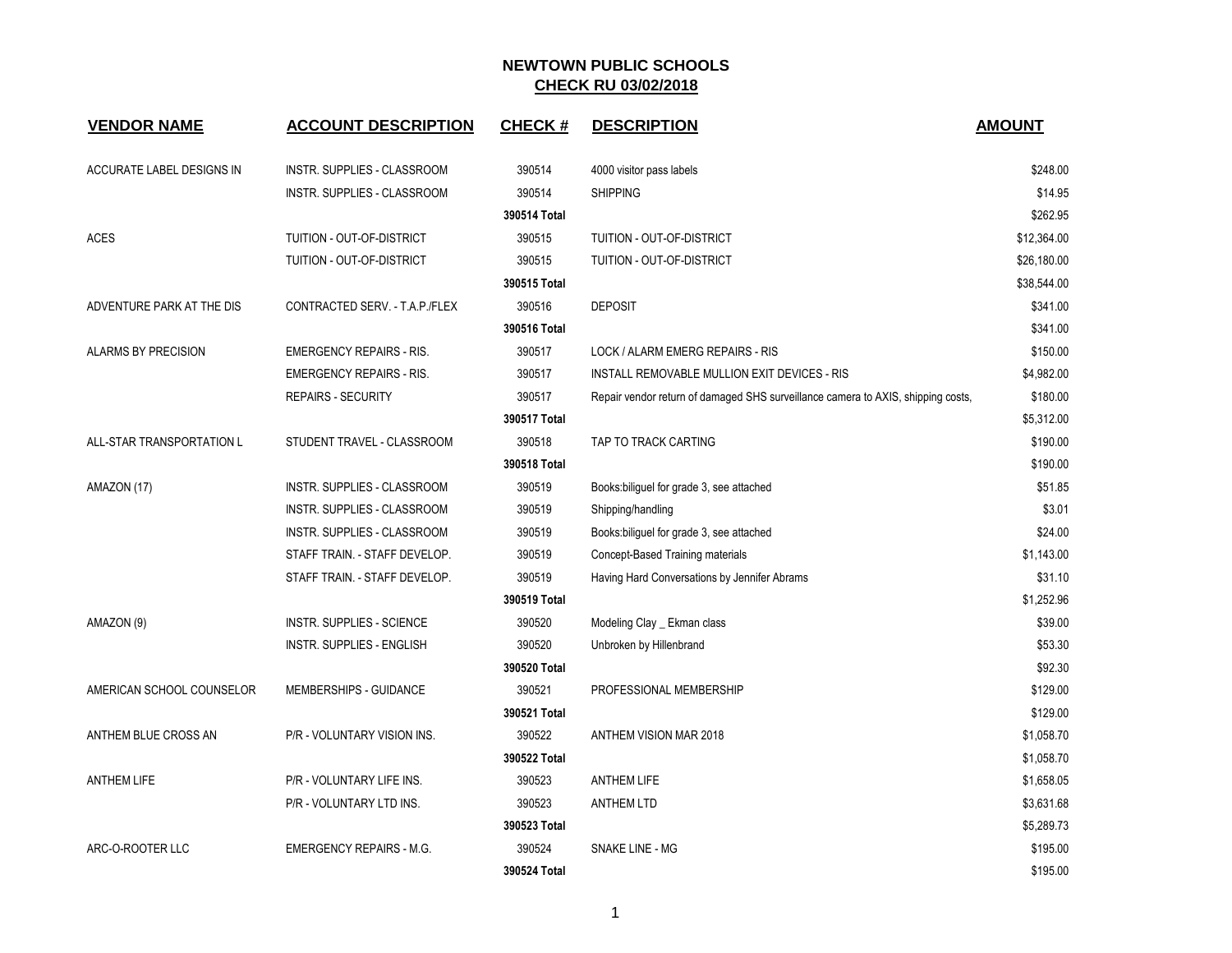| <b>VENDOR NAME</b>                 | <b>ACCOUNT DESCRIPTION</b>       | <b>CHECK#</b> | <b>DESCRIPTION</b>                                                 | <b>AMOUNT</b> |
|------------------------------------|----------------------------------|---------------|--------------------------------------------------------------------|---------------|
| AUTO HOME COMMERCIAL               | <b>EMERGENCY REPAIRS - RIS.</b>  | 390525        | PA SYSTEM / CLOCK REPAIRS - RIS                                    | \$290.06      |
|                                    | <b>EMERGENCY REPAIRS - H.S.</b>  | 390525        | PA SYSTEM / CLOCK REPAIRS - NHS                                    | \$580.12      |
|                                    |                                  | 390525 Total  |                                                                    | \$870.18      |
| <b>BARKAN, ALISA</b>               | CONTRACTED SERV. - SUPER.        | 390526        | <b>FINGERPRINT FEE</b>                                             | \$15.00       |
|                                    |                                  | 390526 Total  |                                                                    | \$15.00       |
| BERKHIN, CHANTALINE                | TUTORS - HOMEBOUND               | 390527        | TUTORS - HOMEBOUND                                                 | \$570.00      |
|                                    |                                  | 390527 Total  |                                                                    | \$570.00      |
| <b>BROOKS ENVIRONMENTAL CONS</b>   | PROF. SERV. - B. & G.            | 390528        | ASBESTOS DESIGNATED PERSON 2017-2018                               | \$850.00      |
|                                    |                                  | 390528 Total  |                                                                    | \$850.00      |
| CAPALDO, ALEXIS                    | INSTR. SUPPLIES - CLASSROOM      | 390529        | LABELS FOR READING ROOM                                            | \$25.90       |
|                                    |                                  | 390529 Total  |                                                                    | \$25.90       |
| CBS LLC                            | REPAIRS - INFO. TECH.            | 390530        | Epson 680 SST with Wall plate HDMI - full installation and removal | \$1,509.00    |
|                                    |                                  | 390530 Total  |                                                                    | \$1,509.00    |
| <b>CENGAGE LEARNING INC.</b>       | <b>INSTR. SUPPLIES - SCIENCE</b> | 390531        | Giancoli - use for 136 students                                    | \$1,428.00    |
|                                    | INSTR. SUPPLIES - SCIENCE        | 390531        | Halliday - use for 17 students                                     | \$246.50      |
|                                    |                                  | 390531 Total  |                                                                    | \$1,674.50    |
| CONNEC-TO-TALK                     | PROF. SERV. - PSYCH/MED. EVAL.   | 390532        | ABA SERV 02/21-02/23/18                                            | \$840.00      |
|                                    | PROF. SERV. - PSYCH/MED. EVAL.   | 390532        | BCBA CONSULT 02/21-02/22/18                                        | \$1,020.00    |
|                                    |                                  | 390532 Total  |                                                                    | \$1,860.00    |
| <b>CONNECTICUT PEST ELIMINATOR</b> | <b>B&amp;G CONTRACTED SERV.</b>  | 390533        | MONTHLY PEST CONTROL - ALL SCHOOLS (2017-2018)                     | \$900.00      |
|                                    |                                  | 390533 Total  |                                                                    | \$900.00      |
| CONNELLY, SUSAN                    | INSTR. SUPPLIES - GUIDANCE       | 390534        | <b>COUNSELOR COFFEE</b>                                            | \$50.97       |
|                                    |                                  | 390534 Total  |                                                                    | \$50.97       |
| <b>CSCA</b>                        | MEMBERSHIPS - GUIDANCE           | 390535        | MEMBERSHIP RENEWAL                                                 | \$60.00       |
|                                    |                                  | 390535 Total  |                                                                    | \$60.00       |
| D'ERAMO, SUZANNE                   | STAFF TRAVEL - SUPER.            | 390536        | <b>TRAVEL CASPA MEETING</b>                                        | \$47.96       |
|                                    |                                  | 390536 Total  |                                                                    | \$47.96       |
| <b>DO IT TENNIS</b>                | <b>REPAIRS - SPORTS</b>          | 390537        | 4 Replacement Tennis Nets for NHS Courts                           | \$1,039.96    |
|                                    |                                  | 390537 Total  |                                                                    | \$1,039.96    |
| EAST RIVER ENERGY INC.             | FUEL OIL - GEN.                  | 390538        | OIL 307.2 GALS MAINT                                               | \$578.92      |
|                                    | FUEL OIL - HOM.                  | 390538        | OIL 1993.0 GAL HOM                                                 | \$3,755.81    |
|                                    |                                  | 390538 Total  |                                                                    | \$4,334.73    |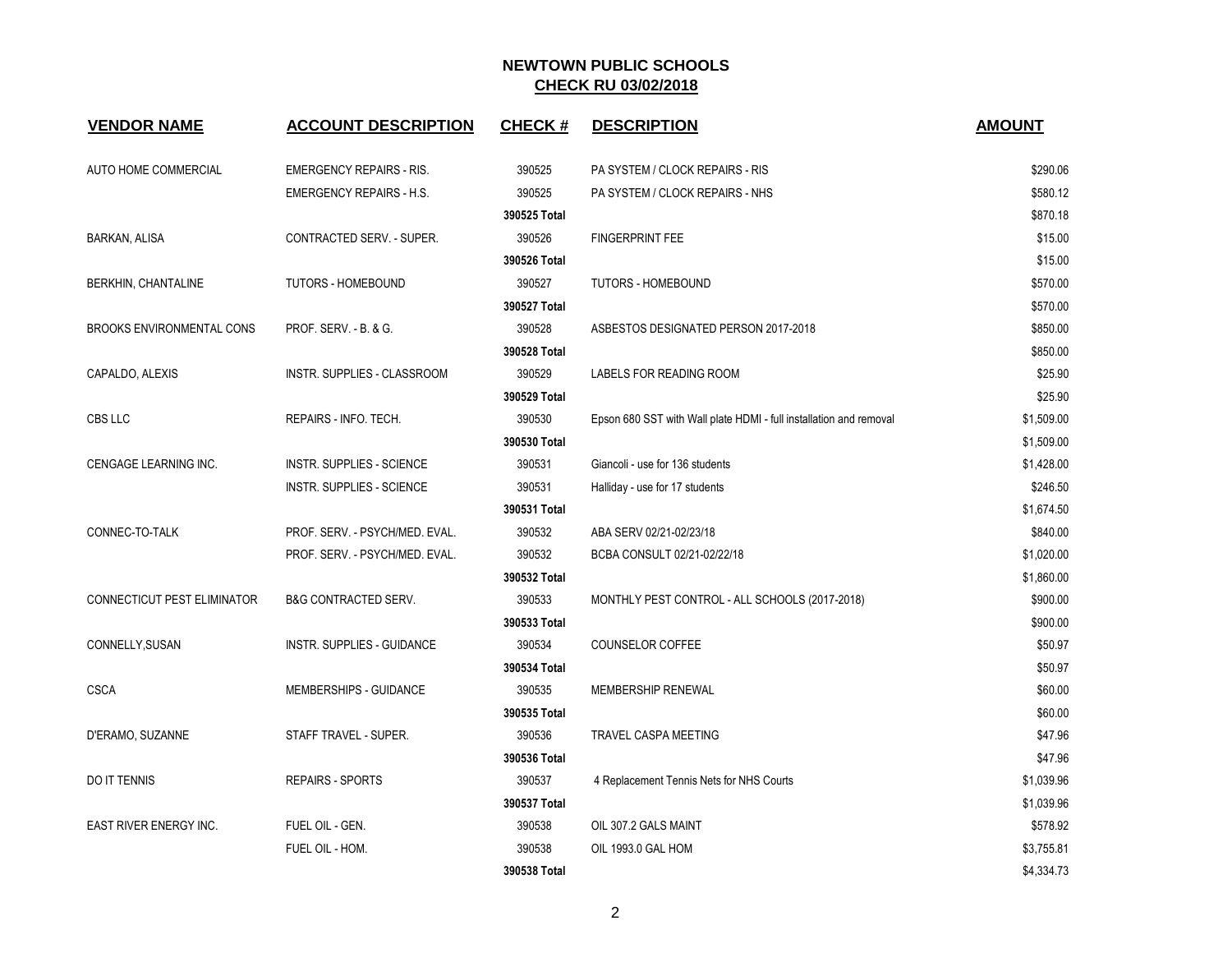| <b>VENDOR NAME</b>             | <b>ACCOUNT DESCRIPTION</b>               | <b>CHECK#</b> | <b>DESCRIPTION</b>                        | <b>AMOUNT</b> |
|--------------------------------|------------------------------------------|---------------|-------------------------------------------|---------------|
| <b>EASTERN WATER SOLUTIONS</b> | <b>EMERGENCY REPAIRS - HOM.</b>          | 390539        | WELL PUMP FREEZE REPAIR - HOM             | \$13,163.53   |
|                                |                                          | 390539 Total  |                                           | \$13,163.53   |
| <b>EDADVANCE</b>               | STAFF TRAIN. - CLASSROOM                 | 390540        | <b>EXPO FEST</b>                          | \$3,000.00    |
|                                |                                          | 390540 Total  |                                           | \$3,000.00    |
| ELITE ROOFING & RESTORATION    | <b>REPAIR &amp; MAINTENANCE SERVICES</b> | 390541        | ROOF REPAIRS - HAWLEY                     | \$2,871.00    |
|                                |                                          | 390541 Total  |                                           | \$2,871.00    |
| EPPLEY, KEVIN                  | INSTR. SUPPLIES - TECH. ED               | 390542        | WOOD / MATERIAL (CNC)                     | \$54.94       |
|                                |                                          | 390542 Total  |                                           | \$54.94       |
| EVERSOURCE (ELEC-BOE)          | ELECTRICITY - H.                         | 390543        | ELEC 51084633023 29440.00 KWH             | \$5,220.93    |
|                                | ELECTRICITY - S.H.                       | 390543        | ELEC 5146697041 19,200. KWH               | \$10,177.38   |
|                                | ELECTRICITY - M.G.                       | 390543        | ELEC 51171733009 21,760.00 KWH            | \$3,379.19    |
|                                | ELECTRICITY - HOM.                       | 390543        | ELEC 51844633024 20,160.00 KWH            | \$9,098.38    |
|                                | ELECTRICITY - H.S.                       | 390543        | ELEC 51223253097 20.00 KWH                | \$46.23       |
|                                | ELECTRICITY - H.S.                       | 390543        | ELEC 51318375011 3431.00 KWH              | \$444.49      |
|                                |                                          | 390543 Total  |                                           | \$28,366.60   |
| EVERSOURCE (GAS-BOE)           | PROPANE & NATURAL GAS - H.S.             | 390544        | GAS 57379855042 480.20 CCF                | \$483.21      |
|                                |                                          | 390544 Total  |                                           | \$483.21      |
| FOLLETT SCHOOL SOLUTIONS       | <b>SUPPLIES - LIBRARY</b>                | 390545        | Books and processing                      | \$77.40       |
|                                | <b>SUPPLIES - LIBRARY</b>                | 390545        | Books and processing                      | \$130.56      |
|                                | <b>SUPPLIES - LIBRARY</b>                | 390545        | Books and processing                      | \$157.98      |
|                                |                                          | 390545 Total  |                                           | \$365.94      |
| <b>GLOBAL MECHANICAL LLC</b>   | <b>B&amp;G CONTRACTED SERV.</b>          | 390546        | HVAC PREV MAINT CONTRACT - HAWL/SH/MG/NMS | \$10,000.00   |
|                                | <b>B&amp;G CONTRACTED SERV.</b>          | 390546        | HVAC PREV MAINT CONTRACT - RIS            | \$17,500.00   |
|                                | <b>B&amp;G CONTRACTED SERV.</b>          | 390546        | HVAC PREV MAINT CONTRACT - HOM            | \$7,000.00    |
|                                | <b>B&amp;G CONTRACTED SERV.</b>          | 390546        | HVAC PREV MAINT CONTRACT - NHS            | \$29,500.00   |
|                                | <b>EMERGENCY REPAIRS - RIS.</b>          | 390546        | DAMPER MOTOR REPAIR - RIS                 | \$738.00      |
|                                | <b>EMERGENCY REPAIRS - S.H.</b>          | 390546        | HVAC GLYCOL ISSUES - SH                   | \$11,852.72   |
|                                | <b>EMERGENCY REPAIRS - H.S.</b>          | 390546        | <b>HEAT CIRC REBUILD - NHS</b>            | \$6,105.32    |
|                                |                                          | 390546 Total  |                                           | \$82,696.04   |
| <b>GRAINGER</b>                | INSTR. SUPPLIES - TECH ED.               | 390547        | <b>PARTS</b>                              | \$117.19      |
|                                | B. & G. REPAIRS - H.S.                   | 390547        | HVAC RECIRC LINE REPAIRS - NHS            | \$62.98       |
|                                |                                          | 390547 Total  |                                           | \$180.17      |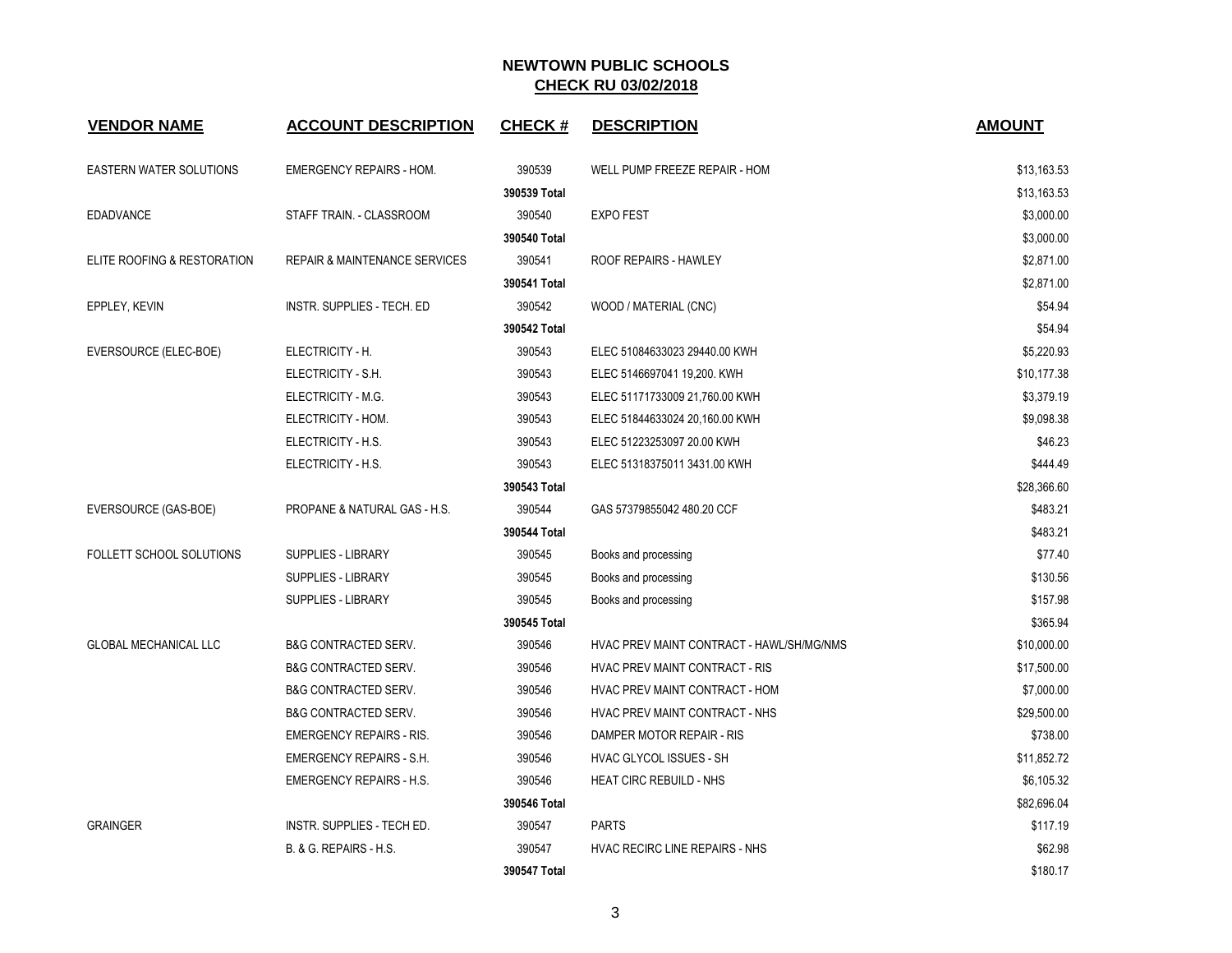| <b>VENDOR NAME</b>              | <b>ACCOUNT DESCRIPTION</b>            | <b>CHECK#</b> | <b>DESCRIPTION</b>                                                      | <b>AMOUNT</b> |
|---------------------------------|---------------------------------------|---------------|-------------------------------------------------------------------------|---------------|
| <b>HAT CITY PAPER &amp; SUP</b> | <b>B&amp;G SUPPLIES - CUSTODIAL</b>   | 390548        | PAPER PRODUCTS, FOAM SOAP, VACUUM BAGS - CUST SUPPLIES                  | \$2,844.00    |
|                                 |                                       | 390548 Total  |                                                                         | \$2,844.00    |
| HE, JUN                         | STAFF TRAVEL - CLASSROOM              | 390549        | <b>TRAVEL TRAIN GCT</b>                                                 | \$33.75       |
|                                 |                                       | 390549 Total  |                                                                         | \$33.75       |
| <b>HOUGHTON MIFFLIN COM</b>     | <b>INSTR. SUPPLIES - PSYCH.</b>       | 390550        | WJIV COGNITIVE RECORD BOOK WITH SCORE REPORT 1625451                    | \$343.80      |
|                                 | INSTR. SUPPLIES - PSYCH.              | 390550        | <b>SHIPPING</b>                                                         | \$34.38       |
|                                 |                                       | 390550 Total  |                                                                         | \$378.18      |
| HUSSEY SEATING COMPANY          | <b>EMERGENCY REPAIRS - H.S.</b>       | 390551        | GYM CURTAIN CONTROLLER MALFUNCTION - NHS                                | \$250.00      |
|                                 |                                       | 390551 Total  |                                                                         | \$250.00      |
| <b>ISTE</b>                     | MEMBERSHIPS - INFO. TECH.             | 390552        | Membership to ISTE                                                      | \$125.00      |
|                                 |                                       | 390552 Total  |                                                                         | \$125.00      |
| LEAHY'S FUELS INC.              | PROPANE & NATURAL GAS - H.S.          | 390553        | PROPANE 339.0 UNITS H/S                                                 | \$742.41      |
|                                 |                                       | 390553 Total  |                                                                         | \$742.41      |
| LOVELETT, THOMAS                | <b>ACTIVITIES SALARIES</b>            | 390554        | DIVE IN COACHING                                                        | \$2,400.00    |
|                                 |                                       | 390554 Total  |                                                                         | \$2,400.00    |
| MACHADO, ANA PAULA DR.          | MEDICAL ADVISOR - HEALTH ADMIN        | 390555        | MAR 2018 MEDICAL DIRECTOR                                               | \$1,000.00    |
|                                 |                                       | 390555 Total  |                                                                         | \$1,000.00    |
| MASON W.B. INC.                 | OFF. SUPPLIES - BUS. SERV.            | 390556        | <b>WATER 2017/18</b>                                                    | \$24.95       |
|                                 | INSTR. SUPPLIES - CLASSROOM           | 390556        | Post It Notes, Canary Yellow, 4 x 6, Lined, 100/Pad, 5 Pads/Pack        | \$107.10      |
|                                 | INSTR. SUPPLIES - CLASSROOM           | 390556        | Post It Notes, Canary Yellow, Cabinet Pack, 3 x 3, 90/Pad, 18 Pads/Pack | \$84.90       |
|                                 | INSTR. SUPPLIES - CLASSROOM           | 390556        | Post In Notes, Canary Yellow, Cabinet Pack, 3 x 5, 90/Pad, 18 Pads/Pack | \$179.95      |
|                                 | INSTR. SUPPLIES - CLASSROOM           | 390556        | Drinking Water Filter                                                   | \$119.98      |
|                                 | <b>B&amp;G SUPPLIES - CUSTODIAL</b>   | 390556        | ICE MELT - CUST SUPPLIES                                                | \$2,790.06    |
|                                 | <b>INSTR. SUPPLIES - ENGLISH</b>      | 390556        | Sheet Protectors, Note Pads, Laminating Pouches                         | \$76.68       |
|                                 | <b>INSTR. SUPPLIES - SCIENCE</b>      | 390556        | Sheet Protectors, Note Pads, Laminating Pouches                         | \$76.68       |
|                                 | <b>INSTR. SUPPLIES - TRANSITIONAL</b> | 390556        | SUPPLIES FOR TRANSITIONAL GROUP                                         | \$128.23      |
|                                 | INSTR. SUPPLIES - CLASSROOM           | 390556        | 80 cases of white copy paper, ITEM WBM21200. Free shipping              | \$1,756.00    |
|                                 |                                       | 390556 Total  |                                                                         | \$5,344.53    |
| <b>MORETTI, CHRIS</b>           | STAFF TRAIN. - ADMIN.                 | 390557        | <b>NAESP CONF AIRFARE</b>                                               | \$352.59      |
|                                 | STAFF TRAIN. - ADMIN.                 | 390557        | ADMIN WORKSHOP PLC                                                      | \$26.80       |
|                                 | MEMBERSHIPS - CLASSROOM               | 390557        | <b>NAESP MEMBERSHIP</b>                                                 | \$235.00      |
|                                 |                                       | 390557 Total  |                                                                         | \$614.39      |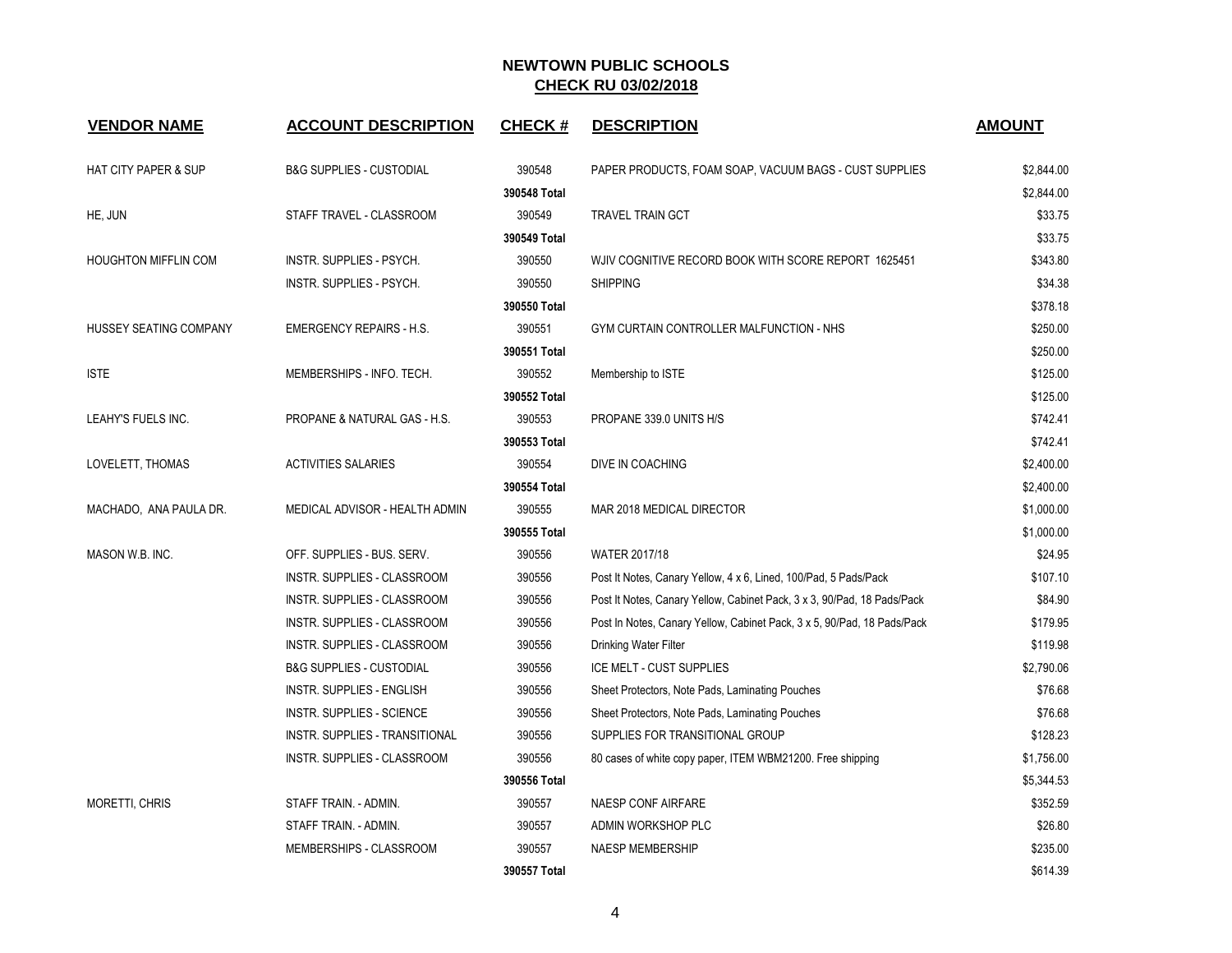| <b>VENDOR NAME</b>        | <b>ACCOUNT DESCRIPTION</b>          | <b>CHECK#</b> | <b>DESCRIPTION</b>                           | <b>AMOUNT</b> |
|---------------------------|-------------------------------------|---------------|----------------------------------------------|---------------|
| MURPHY, DEIRDRE           | MEMBERSHIPS - ELEM.                 | 390558        | LICENSE RENEWAL                              | \$110.00      |
|                           |                                     | 390558 Total  |                                              | \$110.00      |
| NATIONAL ASSOC. FOR MUSIC | MEMBERSHIPS - MUSIC                 | 390559        | <b>MEMBERSHIP</b>                            | \$152.00      |
|                           |                                     | 390559 Total  |                                              | \$152.00      |
| NEWTOWN BOARD OF EDU      | MEDICAL INS. PREMIUMS               | 390560        | <b>LONG TERM DISABILITY</b>                  | \$2,246.13    |
|                           | <b>ADMINISTRATION FEES</b>          | 390560        | COBRA ADM MARCH 2018                         | \$300.00      |
|                           | <b>ADMINISTRATION FEES</b>          | 390560        | RETIREE ADM FEB 2018                         | \$185.00      |
|                           | LIFE INSURANCE                      | 390560        | AD&D PREMIUM                                 | \$1,180.54    |
|                           | LIFE INSURANCE                      | 390560        | LIFE PREMIUM                                 | \$5,902.70    |
|                           |                                     | 390560 Total  |                                              | \$9,814.37    |
| NEWTOWN FOOD SERVICES     | MEDICAL SUPPLIES - M.S.             | 390561        | SALTINE CRACKERS                             | \$15.00       |
|                           |                                     | 390561 Total  |                                              | \$15.00       |
| OTIS ELEVATOR COMPANY     | <b>B&amp;G CONTRACTED SERV.</b>     | 390562        | ELEVATOR SVC CONTRACT - HAWL/RIS 2017-2018   | \$292.53      |
|                           |                                     | 390562 Total  |                                              | \$292.53      |
| PETTY CASH - S/H          | OFF. SUPPLIES - ADMIN.              | 390563        | PETTY CASH                                   | \$49.53       |
|                           | STAFF TRAIN. - CLASSROOM            | 390563        | PETTY CASH                                   | \$34.92       |
|                           |                                     | 390563 Total  |                                              | \$84.45       |
| PORTER PRESTON INC.       | B. & G. REPAIRS - M.S.              | 390564        | SHADE REPLACE - NMS                          | \$2,463.00    |
|                           |                                     | 390564 Total  |                                              | \$2,463.00    |
| PROJECTOR LAMP SOURCE     | <b>SUPPLIES - LIBRARY</b>           | 390565        | Quote QT213237, Epson lamp ELPLP57, PLCL0256 | \$91.41       |
|                           |                                     | 390565 Total  |                                              | \$91.41       |
| RADACHOWSKY, JENNIFER     | INSTR. SUPPLIES - TRANSITIONAL      | 390566        | TRANSITION STUDENTS/NCP TEXT                 | \$87.71       |
|                           |                                     | 390566 Total  |                                              | \$87.71       |
| RAGAINI, PEGGY            | STAFF TRAVEL - CLASSROOM            | 390567        | TRAVEL INTERNSHIP APPOINTMENTS               | \$34.77       |
|                           |                                     | 390567 Total  |                                              | \$34.77       |
| RICHARDSON, STEPHEN       | <b>B&amp;G SUPPLIES - CUSTODIAL</b> | 390568        | SHOES (80674)                                | \$105.73      |
|                           |                                     | 390568 Total  |                                              | \$105.73      |
| SCHOLASTIC INC.           | INSTR. SUPPLIES - CLASSROOM         | 390569        | Additional classroom Magazines               | \$104.50      |
|                           | INSTR. SUPPLIES - CLASSROOM         | 390569        | Shipping                                     | \$10.45       |
|                           |                                     | 390569 Total  |                                              | \$114.95      |
| SCHOLASTIC INC. (2)       | INSTR. SUPPLIES - SP. ED. H.S.      | 390570        | MAGAZINES FOR NHS SPEC ED                    | \$200.64      |
|                           |                                     | 390570 Total  |                                              | \$200.64      |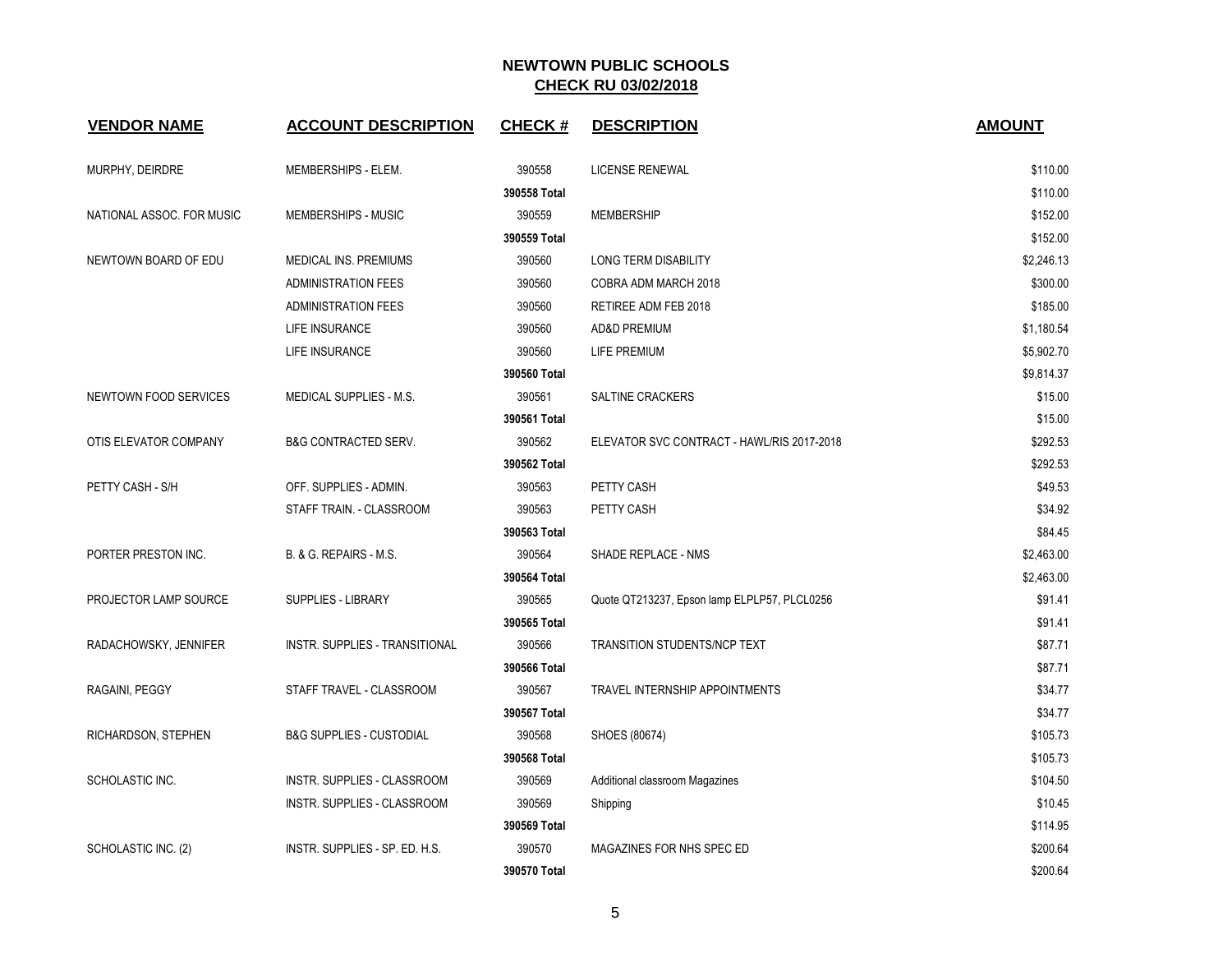| <b>VENDOR NAME</b>        | <b>ACCOUNT DESCRIPTION</b>      | <b>CHECK#</b> | <b>DESCRIPTION</b>                                          | <b>AMOUNT</b> |
|---------------------------|---------------------------------|---------------|-------------------------------------------------------------|---------------|
| SCHOOL HEALTH CORPORATION | <b>MEDICAL SUPPLIES - ELEM.</b> | 390571        | Item #58940 No Touch Thermometer                            | \$44.61       |
|                           | MEDICAL SUPPLIES - H.S.         | 390571        | Item # 32120 Fabric-Flex 2x4 Bandages                       | \$4.57        |
|                           | <b>MEDICAL SUPPLIES - H.S.</b>  | 390571        | Item# 58940 No Touch Thermometer                            | \$44.61       |
|                           | <b>MEDICAL SUPPLIES - H.S.</b>  | 390571        | Item #28143 Medi-Rip                                        | \$29.27       |
|                           | MEDICAL SUPPLIES - ELEM.        | 390571        | #1007907 Children's Ibuprofen 8oz Liquid                    | \$57.00       |
|                           | MEDICAL SUPPLIES - ELEM.        | 390571        | #21325 Exam Gloves - Medium                                 | \$12.60       |
|                           | MEDICAL SUPPLIES - ELEM.        | 390571        | #43010 Bacitracin Ointment 4oz                              | \$13.16       |
|                           | MEDICAL SUPPLIES - ELEM.        | 390571        | #53179 Pulse Ox                                             | \$99.95       |
|                           | MEDICAL SUPPLIES - ELEM.        | 390571        | Service Fee                                                 | \$5.95        |
|                           | MEDICAL SUPPLIES - H.S.         | 390571        | #46010 Small Basin                                          | \$1.65        |
|                           | MEDICAL SUPPLIES - ELEM.        | 390571        | OVERPAYMENT CHK#384823                                      | (\$126.00)    |
|                           | MEDICAL SUPPLIES - ELEM.        | 390571        | CM PO 72344                                                 | (\$140.00)    |
|                           |                                 | 390571 Total  |                                                             | \$47.37       |
| <b>SIS RESOURCES</b>      | TECH. SOFTWARE - INFO. TECH.    | 390572        | Renewal sqlReports Full Site Subscription 3/23/18 - 3/22/19 | \$270.00      |
|                           |                                 | 390572 Total  |                                                             | \$270.00      |
| STAPLES ADVANTAGE (2)     | OFF. SUPPLIES - INFO. TECH.     | 390573        | Office supplies                                             | \$22.47       |
|                           | OFF. SUPPLIES - INFO. TECH.     | 390573        | Office supplies                                             | \$28.77       |
|                           |                                 | 390573 Total  |                                                             | \$51.24       |
| TAX COLLECTOR NEWTOWN     | SEWER OPERATION & MAINT.        | 390574        | SEWER USE H/S                                               | \$4,391.01    |
|                           |                                 | 390574 Total  |                                                             | \$4,391.01    |
| TAX COLLECTOR NEWTOWN     | SEWER OPERATION & MAINT.        | 390575        | <b>SEWER USE HAW</b>                                        | \$420.34      |
|                           |                                 | 390575 Total  |                                                             | \$420.34      |
| TAX COLLECTOR NEWTOWN     | SEWER OPERATION & MAINT.        | 390576        | SEWER USE M/S                                               | \$1,403.62    |
|                           |                                 | 390576 Total  |                                                             | \$1,403.62    |
| TAX COLLECTOR NEWTOWN     | SEWER OPERATION & MAINT.        | 390577        | SEWER USE S/H                                               | \$705.56      |
|                           |                                 | 390577 Total  |                                                             | \$705.56      |
| URGENT CARE MEDICAL ASSOC | <b>MEDICAL INS. PREMIUMS</b>    | 390578        | POST OFFER                                                  | \$913.00      |
|                           |                                 | 390578 Total  |                                                             | \$913.00      |
| YOUTH EDUCATION IN THE AR | CONTRACTED SERV. - MUSIC        | 390579        | NATIONAL CHAMPIONSHIP METLIFE STADIUM                       | \$1,000.00    |
|                           | CONTRACTED SERV. - MUSIC        | 390579        | YAMAHA CUP AT METLIFE STADIUM                               | \$950.00      |